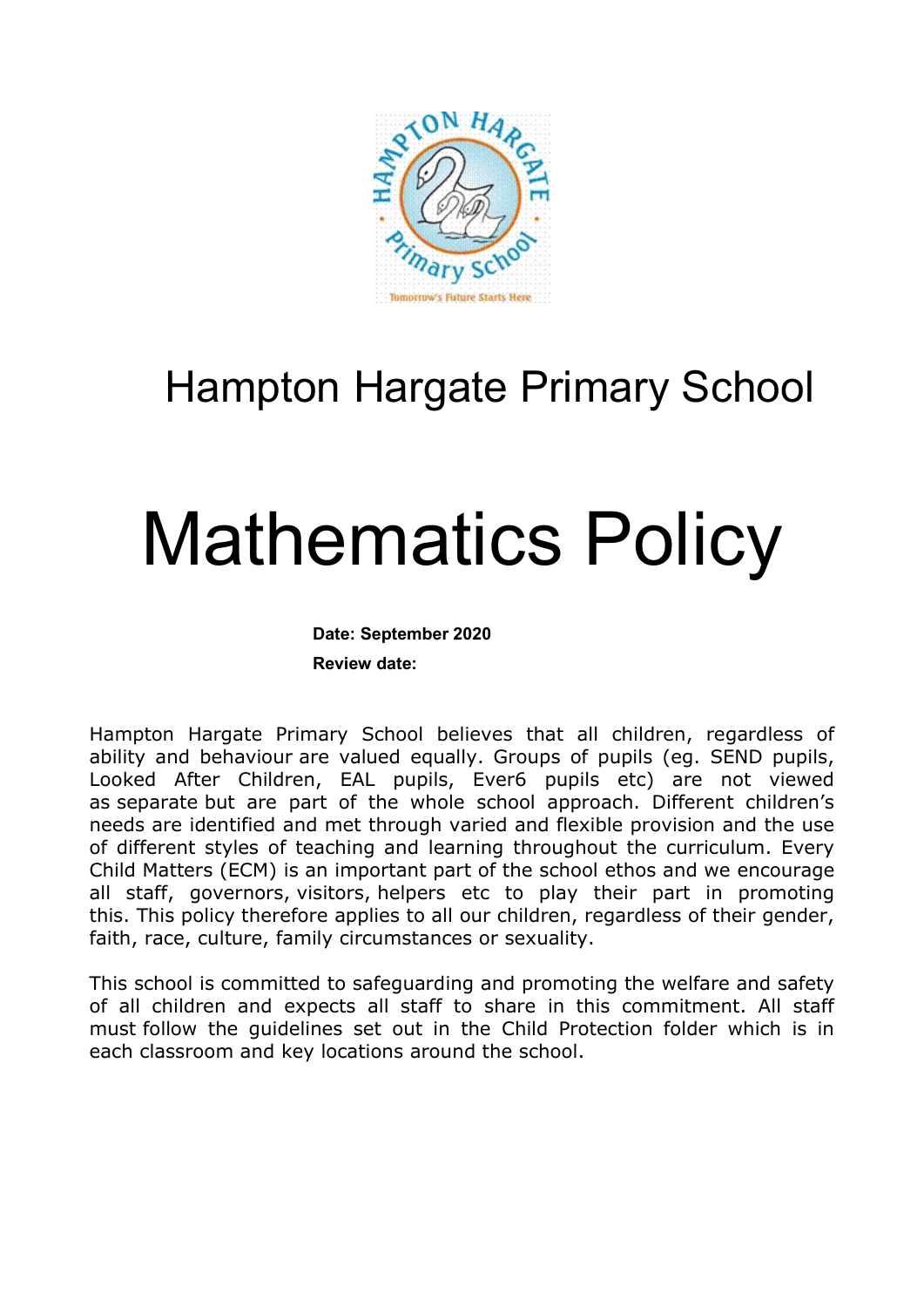# 1. Aims and objectives

Mathematics teaches us how to make sense of the world around us through developing a child's ability to calculate, to reason and to solve problems. It enables children to understand and appreciate relationships and pattern in both number and space in their everyday lives. We aim to put our children at the centre of their own learning and place great emphasis on nurturing skills and attitudes such as resourcefulness, resilience and co-operation. At Hampton Hargate we aim to foster the national curriculum's main aims which are to ensure that all pupils:

- become fluent in the fundamentals of mathematics, including through varied and frequent practice with increasingly complex problems over time, so that pupils develop conceptual understanding and the ability to recall and apply knowledge rapidly and accurately.
- reason mathematically by following a line of enquiry, conjecturing relationships and generalisations, and developing an argument, justification or proof using mathematical language
- can solve problems by applying their mathematics to a variety of routine and non-routine problems with increasing sophistication, including breaking down problems into a series of simpler steps and persevering in seeking solutions.

The overall purpose of the policy is to ensure that all children are given opportunities in order to reach their full potential. We want our children to be prepared for applying their skills effectively in everyday life situations, in their future learning and in the work place and to have the building blocks in place to provide a solid foundation to lead onto secondary, further and higher education.

# 2. Teaching and learning styles

The school uses a variety of teaching and learning styles in mathematics lessons. Our principal aim is to develop children's knowledge, skills and understanding in mathematics. We do this through daily lessons and the application and development of key skills across other curriculum areas. In EYFS the environment is language rich and the provisions and resources enable children to explore mathematical concepts. Long and medium term planning is driven by a thematic curriculum which ensures coverage of all areas in the EYFS curriculum framework. In Key Stage 1 children are taught in classes which follow a concrete, pictorial and abstract approach to support learning and engage the children in their maths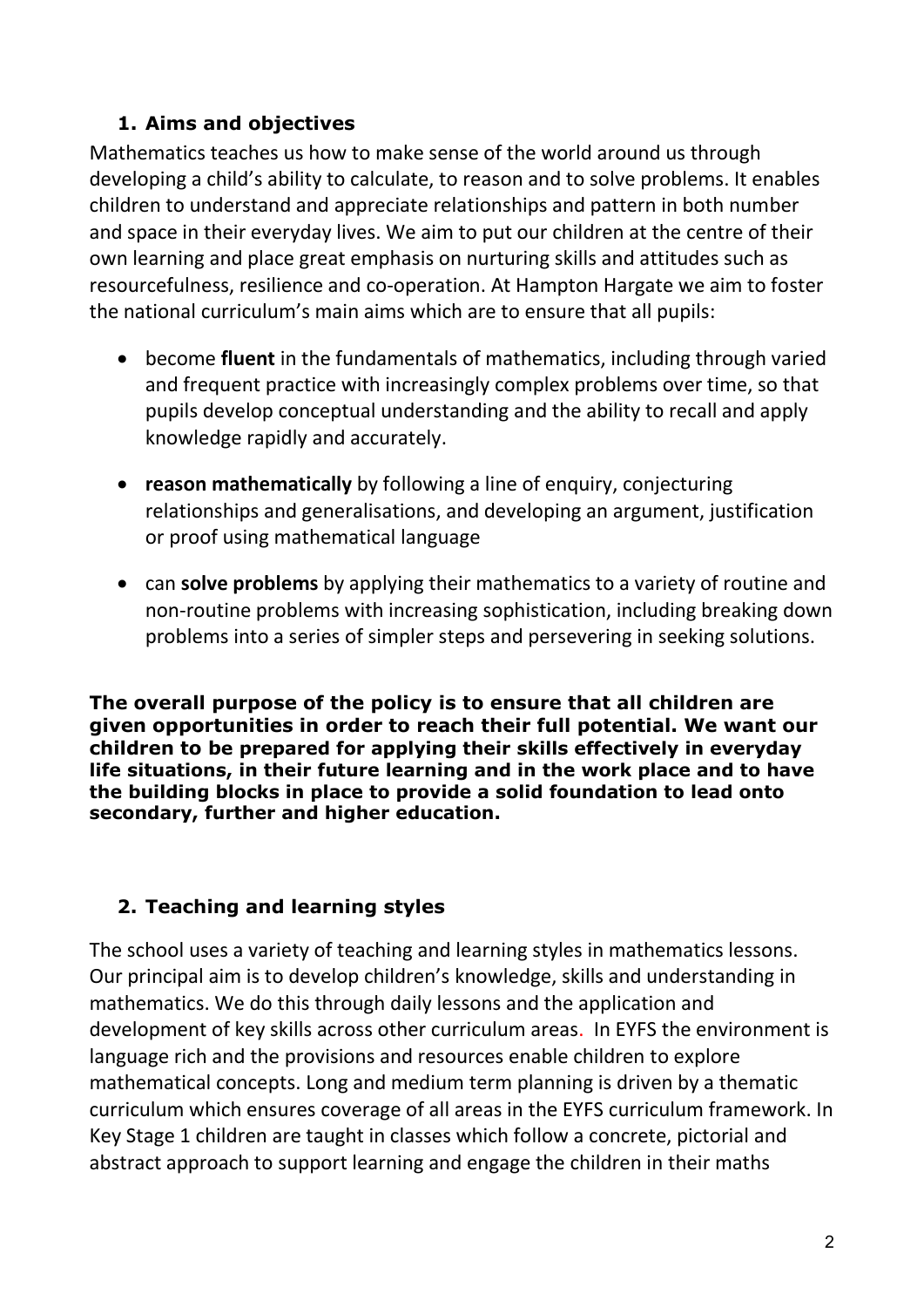lessons. Key Stage 2 are usually taught in sets and continue to follow a CPA approach. Setting is used when appropriate in discussion with the HT and Key Stage leaders across the school. There are 3 sets in each year group and extra support is allocated where needed in discussion with class teachers. All classes have the opportunity to use a wide range of resources such as part whole models, tens frames, bar models, number squares, place value cards and counter, base ten and other equipment to support their work. Children and teachers use ICT in mathematics lessons where appropriate, knowing it will enhance their learning, and to assist with modelling ideas and methods. During our daily lessons, we encourage children to ask as well as answer mathematical questions Wherever possible, we encourage the children to use and apply their learning in everyday situations and across the curriculum. Use of resources will be adapted to suit Covid government guidelines whilst supporting classroom teaching.

#### In order to support and extend learning within school, children receive weekly mathematical homework to practise fluency of facts, skills and challenges.

# 3 Mathematics curriculum planning

At Hampton Hargate Primary School teachers are required to plan their lessons using the National Curriculum for mathematics, to ensure that we fulfil the statutory requirements of the programmes of study for mathematics. We have a whole school NC skills progression document, Year Group Key Skills and Essential Knowledge documents and Hamilton Trust Year Group Coverage Documents (Medium term planning) which outline the areas of mathematics that will be taught during each term. This ensures coverage of the National Curriculum and teachers add to this from a bespoke and evolving quality assured list of resources and websites to provide extra challenge and greater depth "going the extra mile" rather than mere progression to the next set of content, for example using White Rose Maths. In order to ensure consistency of methods taught and a deeper understanding of progression in mathematics across the whole school, all teachers are expected to consult the school's calculation guidance documents.

Our bespoke lesson planning format ensures that planning begins with; main learning objectives (arithmetic and fluency), key mathematical vocabulary, misconceptions and difficult points, stem sentences, key questions and crosscurricular links.

Planning reflects different learning styles and teachers ensure that activities provide challenge for all children's needs while delivering their lessons in an engaging manner at an appropriate pace. Planning shows a progressive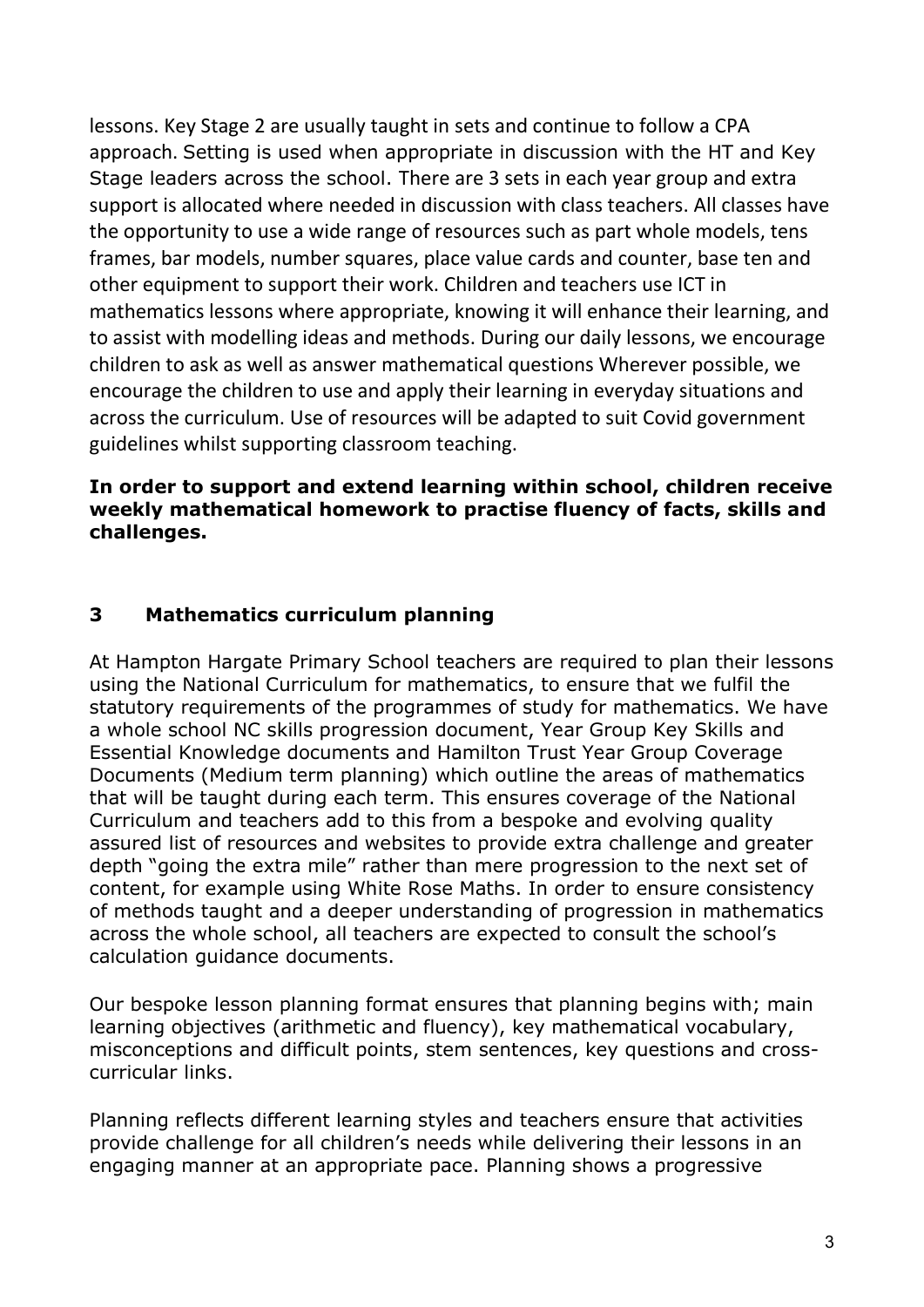journey to develop skills, knowledge and understanding. We encourage children to take responsibility for their own learning and promote positive mathematical mindsets and a "can do" approach. Through maths talk, reasoning discussions, opportunities for feedback and reflection, children are encouraged to review way they learn.

3.3

# 4 The Foundation Stage

4.1 At Hampton Hargate Primary School we follow the Early Years Foundation Stage (EYFS) statutory framework. We plan and teach mathematics through a range of child initiated, adult initiated and adult led activities. We are currently early adopters for the EYFS reforms.

4.2 In the Early Years Foundation Stage, children are given the opportunity to develop their understanding of number, measurement, pattern and shape and space through a combination of short, formal teaching sessions. We also offer a range of planned structured play situations and continuous provision, both inside and outside, where there is plenty of scope for exploration.

4.3 Children will become very competent 'counters' so that their fluency with the number system provides a foundation for mathematical understanding. Counting forwards and backwards in many different sized steps as well as from different starting and ending points is essential.

4.4 Maths learning builds from a concrete understanding of concepts where children are manipulating objects. When children are able to see concepts this way, they then need to understand the same concepts represented pictorially. Children are then ready for abstract representation before being able to apply their knowledge to different situations as they go up the school.

## 5 Contribution of mathematics to teaching in other curriculum areas

- 5.1 We endeavour, where possible, to link mathematical concepts, skills, knowledge and understanding to other areas of the curriculum and to provide cross-curricular problem-solving activities.
- 5.2 Global Dimensions

In accordance with the school ethos of embedding a global dimension to enrich the curriculum, planning for the teaching of mathematics will incorporate opportunities for the children to understand the challenges facing them and appreciate their responsibilities as members of a global community.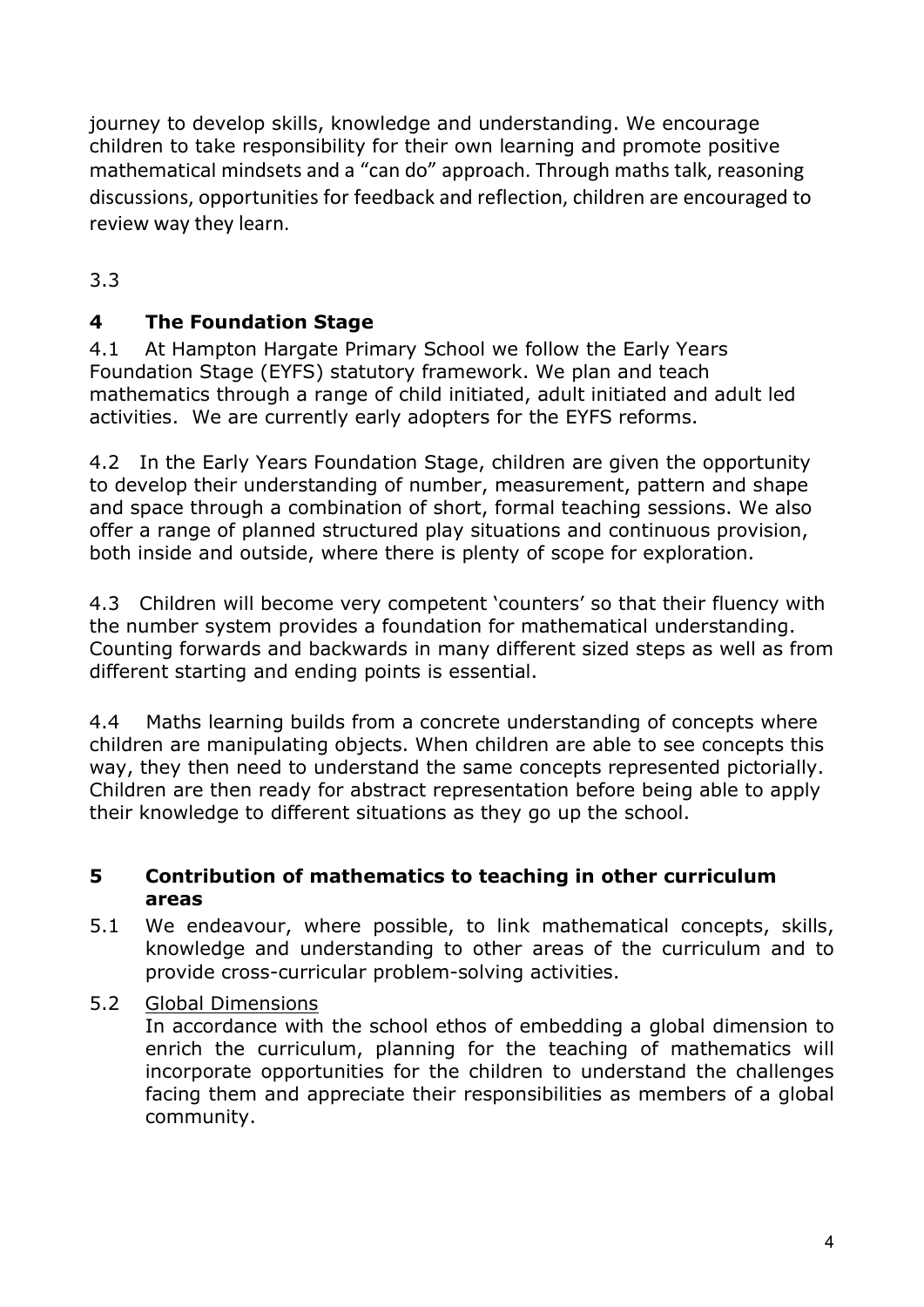# 6 Mathematics and ICT

6.1 Information and communication technology (ICT) enhances the teaching of mathematics significantly, because of the powerful mathematical models and images which can be demonstrated to children through the use of the IWB, Ipads and Chromebooks. It is expected that all teachers will incorporate ICT into their teaching and learning, where it is applicable to enhance the lesson, and that this will be included in their planning.

#### 7 Mathematics and inclusion

- 7.1 At our school, we teach mathematics to all children, whatever their ability and individual needs. Mathematics forms part of the school curriculum policy to provide a broad and balanced education to all children. Through our mathematics teaching, we provide learning opportunities that enable all pupils to make good progress. We strive hard to meet the needs of those pupils with special educational needs, including those learning English as an additional language and we take all reasonable steps to achieve this. Provision is also made for gifted and talented children. Some children are provided with additional support from our Pupil Premium T.A.s who may support children with individual mathematics targets which have been set by their teachers, if appropriate.
	- 7.2 In all classes, children have a wide range of mathematical abilities. We recognise this fact and provide suitable learning opportunities for all children by matching the challenge of the task to the ability of the child. We achieve this through a range of strategies, through differentiated group work, by organising the children to work in pairs on open-ended problems or games or by using our teaching skills and our teaching assistants to ensure that work is matched to the needs of individuals.

## 8 Assessment for learning

- 8.1 We use formative teacher assessment to help us adjust our daily plans. This short-term assessment is closely matched to the teaching objectives and noted on the planning where appropriate to inform teaching to the children's next steps.
- 8.2 We make formal assessments to measure progress against the key objectives, and to help us plan the next unit of work. These results, alongside teacher assessments help us to record data and track pupil progress and school standards.
- 8.3 We make long-term assessments towards the end of the school year in the form of end of year assessments. Year 2 and Year 6 children will sit the national SATs tests and Year 4, the online multiplication testing.